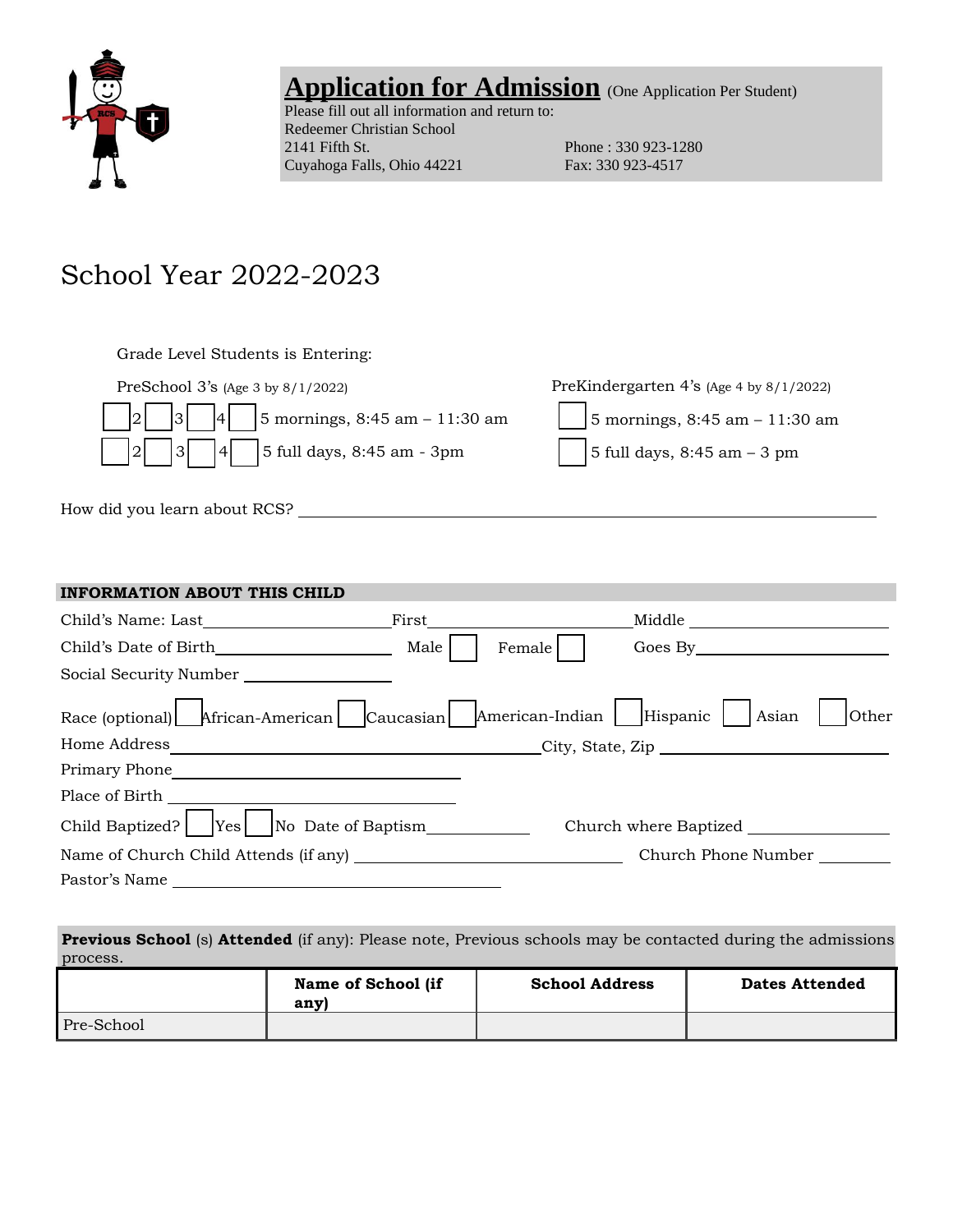| Is the student adopted?<br>Yes<br>If "yes", is the child aware of his/her adoption?<br>Yes<br>No<br>No                                                                                                        |
|---------------------------------------------------------------------------------------------------------------------------------------------------------------------------------------------------------------|
| <b>504 Plan</b><br><b>IEP</b><br>Any special education services that the student currently receives (if any).<br>Please provide Redeemer Christian School with a copy of any current service plan.            |
| Explain discipline or behavioral concerns about which the school should be aware.                                                                                                                             |
| <b>YES</b><br>NO<br>Has the student ever been suspended from school?<br><b>YES</b><br>NO<br>Expelled from a school?<br>Why would you like your child to attend Redeemer Christian School?                     |
| Through what grade level do you expect the student to attend this school? (Circle the Grade Level)<br>Pre-K<br>K<br>Divorced<br>Other (Please explain)<br>Married<br>Student's parents are:<br>Separated      |
| Mother<br>Father<br>Step-mother<br>Student lives with:<br>Step-father<br>Other (Please explain)<br>Describe custodial arrangements if natural parents are not in the same household. Please provide a copy of |
| the custodial agreement.                                                                                                                                                                                      |
| NIFODMATION ADOUT SIDI INCS                                                                                                                                                                                   |

## **INFORMATION ABOUT SIBLINGS** First and Last Name **Current Age/Grade** School attending (if any) **Living in same household?** YES | NO YES | NO YES | NO YES | NO

If you are making application for more than one child and your children's names are placed on a waiting list, which of the following do you prefer if an opening should be made available for one of your children?



Consider my child even if there openings for just one of them. Only consider my child if there openings for each of them.

#### **Notice of Non-discrimination**

Redeemer Christian School admits students of any race, color, national and ethnic origin to all the rights, privileges, programs, and activities generally accorded or made available to students at the school. We do not discriminate on the basis of race, color, national or ethnic origin in the administration of our educational policies, admissions, scholarships, athletics or other school administrated programs.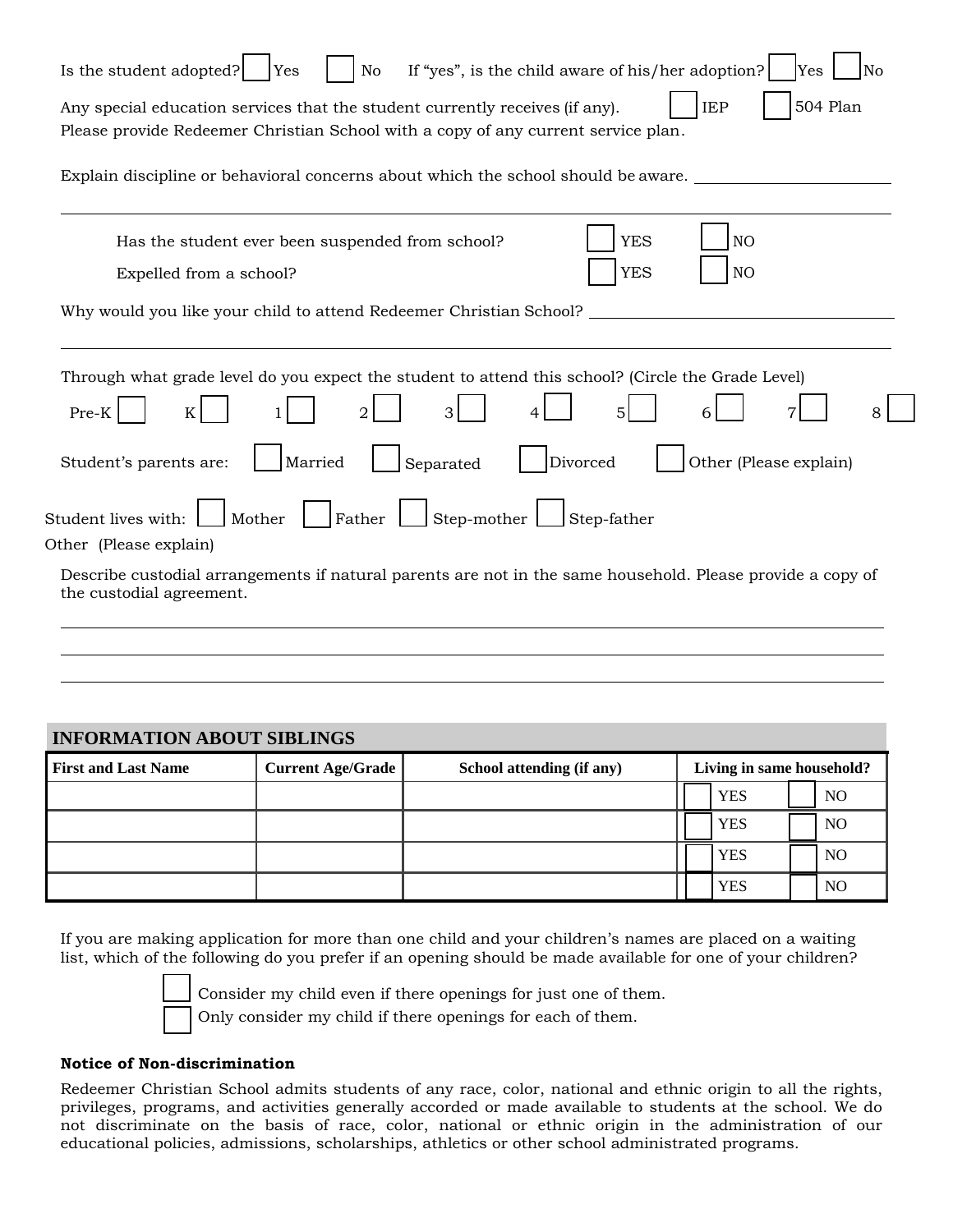| INFORMATION ABOUT THE NATURAL/LEGAL FATHER OF THE STUDENT                                                                                    |                                      |                               |  |
|----------------------------------------------------------------------------------------------------------------------------------------------|--------------------------------------|-------------------------------|--|
|                                                                                                                                              |                                      |                               |  |
|                                                                                                                                              | Include in School Directory?         | <b>YES</b><br>NO.             |  |
|                                                                                                                                              |                                      |                               |  |
| Home Phone (if different from student)______________Cell Phone_______________Work Phone ______________________                               |                                      |                               |  |
|                                                                                                                                              |                                      |                               |  |
|                                                                                                                                              |                                      |                               |  |
|                                                                                                                                              |                                      |                               |  |
| Are you interested in learning more about Redeemer Lutheran Church?                                                                          |                                      | <b>YES</b><br>NO              |  |
| INFORMATION ABOUT THE NATURAL/LEGAL MOTHER OF THE STUDENT                                                                                    |                                      | <u>r Tarihi</u>               |  |
|                                                                                                                                              |                                      |                               |  |
|                                                                                                                                              | Include in School Directory? VES UNO |                               |  |
|                                                                                                                                              |                                      |                               |  |
| Home Phone (if different from student)_____________Cell Phone______________Work Phone ______________                                         |                                      |                               |  |
|                                                                                                                                              |                                      |                               |  |
|                                                                                                                                              |                                      |                               |  |
|                                                                                                                                              |                                      |                               |  |
| $\overline{\phantom{a}}$ $\overline{\phantom{a}}$<br><b>YES</b><br>NO<br>Are you interested in learning more about Redeemer Lutheran Church? |                                      |                               |  |
| INFORMATION ABOUT OTHER ADULTS (Step-Parent, Legal Guardian)                                                                                 |                                      |                               |  |
|                                                                                                                                              |                                      |                               |  |
|                                                                                                                                              | Include in School Directory?         | <b>YES</b><br>NO              |  |
|                                                                                                                                              |                                      |                               |  |
| Home Phone (if different from student)_____________Cell Phone______________Work Phone ______________                                         |                                      |                               |  |
|                                                                                                                                              |                                      |                               |  |
|                                                                                                                                              |                                      |                               |  |
|                                                                                                                                              |                                      |                               |  |
| Are you interested in learning more about Redeemer Lutheran Church?                                                                          |                                      | NO <sub>1</sub><br><b>YES</b> |  |